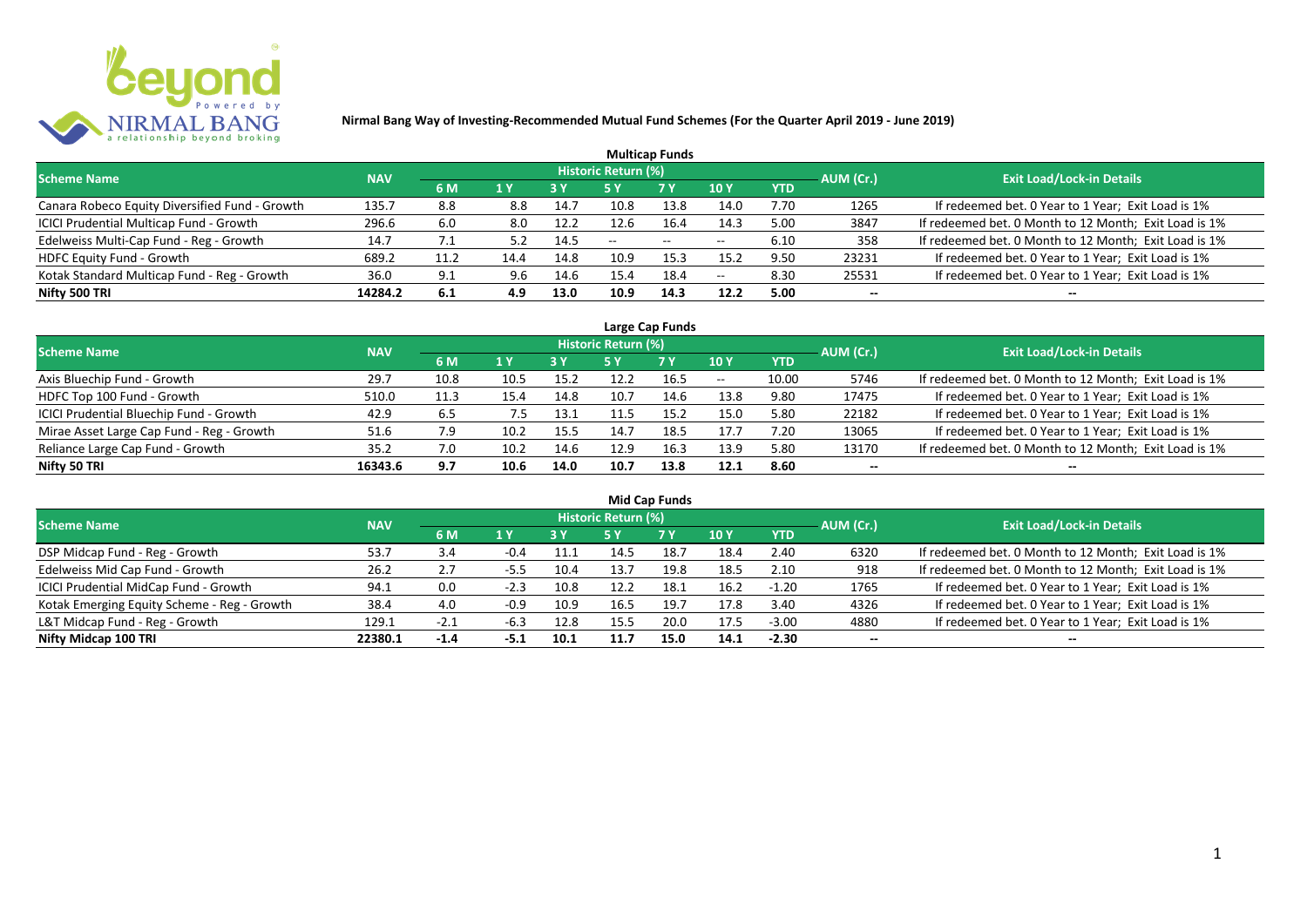

|                                           |            |      |        |      |                     | Large & Midcap |      |            |           |                                                    |
|-------------------------------------------|------------|------|--------|------|---------------------|----------------|------|------------|-----------|----------------------------------------------------|
| <b>Scheme Name</b>                        | <b>NAV</b> |      |        |      | Historic Return (%) |                |      |            | AUM (Cr.) | <b>Exit Load/Lock-in Details</b>                   |
|                                           |            | 6 M  |        |      |                     | 7 Y            | 10 Y | <b>YTD</b> |           |                                                    |
| Canara Robeco Emerging Equities - Growth  | 93.5       | -6.1 |        | 14.8 |                     | 22.3           | 21.6 | 5.10       | 4890      | If redeemed bet. 0 Year to 1 Year; Exit Load is 1% |
| IDFC Core Equity Fund - Reg - Growth      | 44.7       | 2.0  |        | 11.5 | 10.9                | 13.7           | 10.8 | 1.20       | 3015      | If redeemed bet. 0 Day to 365 Day; Exit Load is 1% |
| Principal Emerging Bluechip Fund - Growth | 102.6      | 2.0  | $-2.8$ | 13.4 | 16.0                | 21.2           | 18.3 | 1.50       | 2236      | If redeemed bet. 0 Year to 1 Year; Exit Load is 1% |
| NIFTY Large Midcap 250 TRI                | 7187.3     | 3.8  | 2.0    | 13.2 | 12.5                | 16.2           | 13.9 | 2.70       | --        | $- -$                                              |

|                                                |            |     |     |      |                     | <b>Focused Funds</b> |       |            |           |                                                       |
|------------------------------------------------|------------|-----|-----|------|---------------------|----------------------|-------|------------|-----------|-------------------------------------------------------|
| <b>Scheme Name</b>                             | <b>NAV</b> |     |     |      | Historic Return (%) |                      |       |            | AUM (Cr.) | <b>Exit Load/Lock-in Details</b>                      |
|                                                |            | 6 M | 1 V |      |                     | 7 Y                  | 10Y   | <b>YTD</b> |           |                                                       |
| Axis Focused 25 Fund - Growth                  | 28.2       |     |     | 15.8 | 14.5                | $\sim$               | $- -$ | 5.20       | 7978      | If redeemed bet. 0 Month to 12 Month; Exit Load is 1% |
| <b>IDFC Focused Equity Fund - Reg - Growth</b> | 36.6       | 4.7 |     | 12.2 | 8.8                 |                      | 9.5   | 3.90       | 1646      | If redeemed bet. 0 Days to 365 Days; Exit Load is 1%  |
| SBI Focused Equity Fund - Growth               | 142.6      | 8.8 |     | 14.4 | 15.1                |                      | 19.3  | 7.90       | 4634      | If redeemed bet. 0 Year to 1 Year; Exit Load is 1%    |
| <b>S&amp;P BSE 500</b>                         | 15172.5    | 5.4 | 3.5 | 11.7 | 9.6                 | 12.8                 | 10.9  | 4.30       | --        | --                                                    |

|                                                |            |        |         |                     |      | <b>Small Cap Funds</b>   |                          |            |           |                                                    |
|------------------------------------------------|------------|--------|---------|---------------------|------|--------------------------|--------------------------|------------|-----------|----------------------------------------------------|
| <b>Scheme Name</b>                             | <b>NAV</b> |        |         | Historic Return (%) |      |                          |                          |            | AUM (Cr.) | <b>Exit Load/Lock-in Details</b>                   |
|                                                |            | 6 M    | 1 Y     |                     | 5 Y  | <b>7Y</b>                | 10Y                      | <b>YTD</b> |           |                                                    |
| Franklin India Smaller Companies Fund - Growth | 52.7       | 1.0    | $-9.4$  | 7.3                 | 14.0 | 21.8                     | 19.0                     | 0.40       | 7577      | If redeemed bet. 0 Year to 1 Year; Exit Load is 1% |
| HDFC Small Cap Fund - Growth                   | 41.8       | $-1.2$ | -6.5    | 15.3                | 15.3 | 18.0                     | 16.2                     | $-1.70$    | 8403      | If redeemed bet. 0 Year to 1 Year; Exit Load is 1% |
| L&T Emerging Businesses Fund - Reg - Growth    | 23.4       | $-5.3$ |         | 14.5                | 15.5 | $\overline{\phantom{a}}$ | $\overline{\phantom{a}}$ | $-5.80$    | 6177      | If redeemed bet. 0 Year to 1 Year; Exit Load is 1% |
| Reliance Small Cap Fund - Growth               | 39.0       | $-1.7$ | $-7.7$  | 13.6                | 16.6 | 23.2                     | $- -$                    | $-1.80$    | 8438      | If redeemed bet. 0 Year to 1 Year; Exit Load is 1% |
| SBI Small Cap Fund - Growth                    | 50.7       |        | $-3.2$  | 15.4                |      | 25.0                     | $- -$                    | 0.70       | 2188      | If redeemed bet. 0 Year to 1 Year; Exit Load is 1% |
| Nifty Smallcap 100 TRI                         | 7480.1     | $-3.5$ | $-16.3$ | 3.9                 | 4.8  | 10.6                     | 10.4                     | $-4.50$    | $- -$     | --                                                 |

#### **ELSS Schemes (Tax Saving u/s 80-C)**

| <b>Scheme Name</b>                            | <b>NAV</b> |     |        | <b>Historic Return (%)</b> |      |                                                     | AUM (Cr.)       | <b>Exit Load/Lock-in Details</b> |                          |     |
|-----------------------------------------------|------------|-----|--------|----------------------------|------|-----------------------------------------------------|-----------------|----------------------------------|--------------------------|-----|
|                                               |            | 6 M | 1 Y    |                            | 5 Y  | <b>7 Y</b>                                          | 10 <sub>1</sub> | <b>YTD</b>                       |                          |     |
| Aditya Birla Sun Life Tax Relief 96 - Growth  | 30.7       | 0.4 | $-2.7$ | 11.3                       | 14.0 | 17.7                                                | 14.2            | -0.80                            | 8913                     | Nil |
| Axis Long Term Equity Fund - Growth           | 45.1       | 5.4 | 4.7    | 13.2                       | 15.1 | 20.2                                                | $- -$           | 5.10                             | 19817                    | Nil |
| IDFC Tax Advantage (ELSS) Fund - Reg - Growth | 56.3       | 4.9 | $-0.4$ | 13.4                       | 13.4 | 17.6                                                | 15.5            | 4.40                             | 2063                     | Nil |
| Invesco India Tax Plan - Growth               | 51.0       | 5.2 | 1.0    | 12.4                       | 13.  | 17.3                                                | 16.4            | 4.10                             | 870                      | Nil |
| Mirae Asset Tax Saver Fund - Reg - Growth     | 17.9       | 7.6 | 9.9    | 18.8                       | $-$  | $\hspace{0.05cm} -\hspace{0.05cm} -\hspace{0.05cm}$ | $- -$           | 7.00                             | 2112                     | Nil |
| <b>S&amp;P BSE 200 TRI</b>                    | 5817.9     | 6.7 | 6.8    | 13.5                       |      | 14.5                                                | 12.5            | 5.70                             | $\overline{\phantom{a}}$ | $-$ |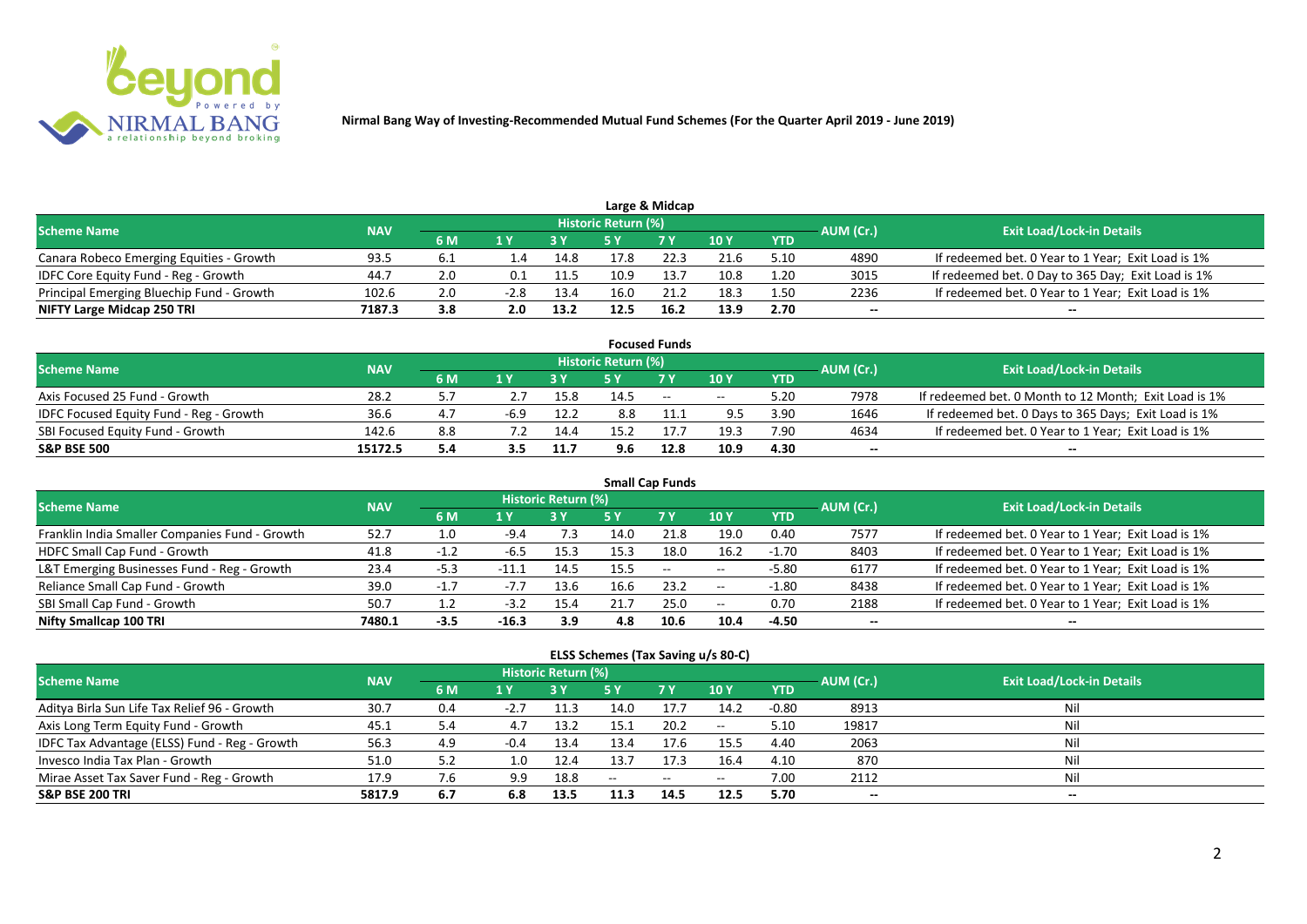

| <b>Contra/Value Fund</b>                  |            |     |        |                     |      |            |      |            |           |                                                       |  |  |  |
|-------------------------------------------|------------|-----|--------|---------------------|------|------------|------|------------|-----------|-------------------------------------------------------|--|--|--|
| <b>Scheme Name</b>                        | <b>NAV</b> |     |        | Historic Return (%) |      |            |      |            | AUM (Cr.) | <b>Exit Load/Lock-in Details</b>                      |  |  |  |
|                                           |            | 6 M |        |                     |      | <b>7 Y</b> | 10Y  | <b>YTD</b> |           |                                                       |  |  |  |
| Kotak India EQ Contra Fund - Reg - Growth | 52.S       | 6.8 | 5.9    | 14.9                |      | 14.6       | 13.3 | 5.60       | 853       | If redeemed bet. 0 Year to 1 Year; Exit Load is 1%    |  |  |  |
| Tata Equity P/E Fund - Reg - Growth       | 133.7      | 2.9 | $-2.6$ | 13.9                | 13.4 |            | 16.0 | 2.00       | 5602      | If redeemed bet. 0 Month to 12 Month; Exit Load is 1% |  |  |  |
| UTI Value Opportunities Fund - Growth     | 60.8       |     | .8.    | 9.4                 | 8.0  |            | 12.5 | 4.00       | 4571      | If redeemed bet. 0 Year to 1 Year; Exit Load is 1%    |  |  |  |
| Nifty 500 TRI                             | 14284.2    | 6.1 | 4.9    | 13.0                | 10.9 | 14.3       | 12.2 | 5.00       | --        | $- -$                                                 |  |  |  |

| Sector/Thematic                                                           |            |        |        |                            |      |           |                          |            |           |                                                    |  |  |  |
|---------------------------------------------------------------------------|------------|--------|--------|----------------------------|------|-----------|--------------------------|------------|-----------|----------------------------------------------------|--|--|--|
| <b>Scheme Name</b>                                                        | <b>NAV</b> |        |        | <b>Historic Return (%)</b> |      |           |                          |            | AUM (Cr.) | <b>Exit Load/Lock-in Details</b>                   |  |  |  |
|                                                                           |            | 6 M    | 1 Y    | <b>3 Y</b>                 | 5 Y  | <b>7Y</b> | <b>10Y</b>               | <b>YTD</b> |           |                                                    |  |  |  |
| Canara Robeco Consumer Trends Fund - Reg - Growth                         | 39.2       | 4.4    | 5.0    | 14.6                       | 15.2 | 17.1      | $ -$                     | 4.00       | 335       | If redeemed bet. 0 Year to 1 Year; Exit Load is 1% |  |  |  |
| Mirae Asset Great Consumer Fund - Growth                                  | 34.1       | 0.4    | 3.7    | 16.0                       | 14.4 | 17.5      | $\overline{\phantom{a}}$ | $-0.40$    | 777       | If redeemed bet. 0 Year to 1 Year; Exit Load is 1% |  |  |  |
| ICICI Prudential Technology Fund - Growth                                 | 59.4       | 6.9    | 8.8    | 11.9                       | 12.3 | 18.1      | 20.8                     | 4.80       | 456       | If redeemed bet. 0 Day to 15 Day; Exit Load is 1%  |  |  |  |
| Reliance Pharma Fund - Growth                                             | 139.1      | $-6.0$ | $-3.6$ | 2.3                        | 8.5  | 13.6      | 18.5                     | $-7.00$    | 2492      | If redeemed bet. 0 Year to 1 Year; Exit Load is 1% |  |  |  |
| ICICI Prudential Banking and Financial Services Fund -<br>Retail - Growth | 67.5       | 12.7   | 14.6   | 20.2                       | 17.5 | 21.8      | 19.2                     | 10.90      | 3299      | If redeemed bet. 0 Day to 15 Day; Exit Load is 1%  |  |  |  |
| Reliance Banking Fund - Growth                                            | 292.1      | 11.6   | 9.8    | 18.5                       | 14.9 | 17.7      | 17.2                     | 10.30      | 3203      | If redeemed bet. 0 Year to 1 Year; Exit Load is 1% |  |  |  |
| Nifty 500 TRI                                                             | 14284.2    | 6.1    | 4.9    | 13.0                       | 10.9 | 14.3      | 12.2                     | 5.00       | $- -$     | $\overline{\phantom{a}}$                           |  |  |  |

| <b>Dynamic Asset Allocation Funds</b>            |            |     |      |                            |                                                |           |            |            |           |                                                         |  |  |  |
|--------------------------------------------------|------------|-----|------|----------------------------|------------------------------------------------|-----------|------------|------------|-----------|---------------------------------------------------------|--|--|--|
| <b>Scheme Name</b>                               | <b>NAV</b> |     |      | <b>Historic Return (%)</b> |                                                |           |            |            |           | <b>Exit Load/Lock-in Details</b>                        |  |  |  |
|                                                  |            | 6 M | 1 Y  |                            | <b>5 Y</b>                                     | <b>7Y</b> | <b>10Y</b> | <b>YTD</b> | AUM (Cr.) |                                                         |  |  |  |
| ICICI Prudential Balanced Advantage Fund - Reg - | 36.0       |     |      | 9.9                        | 10.3                                           | 13.6      | 13.2       | 4.60       | 29105     | If redeemed bet. 0 Year to 1 Year; Exit Load is 1%      |  |  |  |
| Growth                                           |            | 5.1 | 7.4  |                            |                                                |           |            |            |           |                                                         |  |  |  |
| Invesco India Dynamic Equity Fund - Growth       | 29.2       | 6.6 | 2.1  | 10.6                       | 10.2                                           | 13.9      | 12.9       | 5.90       | 995       | If redeemed bet. 0 Month to 3 Month; Exit Load is 0.25% |  |  |  |
| SBI Dynamic Asset Allocation Fund - Reg - Growth | 13.4       | 2.2 | 2.4  | 7.9                        | $\hspace{0.1mm}-\hspace{0.1mm}-\hspace{0.1mm}$ | $\sim$    | $- -$      | 2.10       | 669       | If redeemed bet. 0 Month to 12 Month; Exit Load is 1%   |  |  |  |
| NIFTY 50 Hybrid Composite Debt 65:35 Index       | 10096.4    | 8.4 | 11.1 | 12.1                       | 10.2                                           | 12.2      | 10.7       | 7.70       | --        | $- -$                                                   |  |  |  |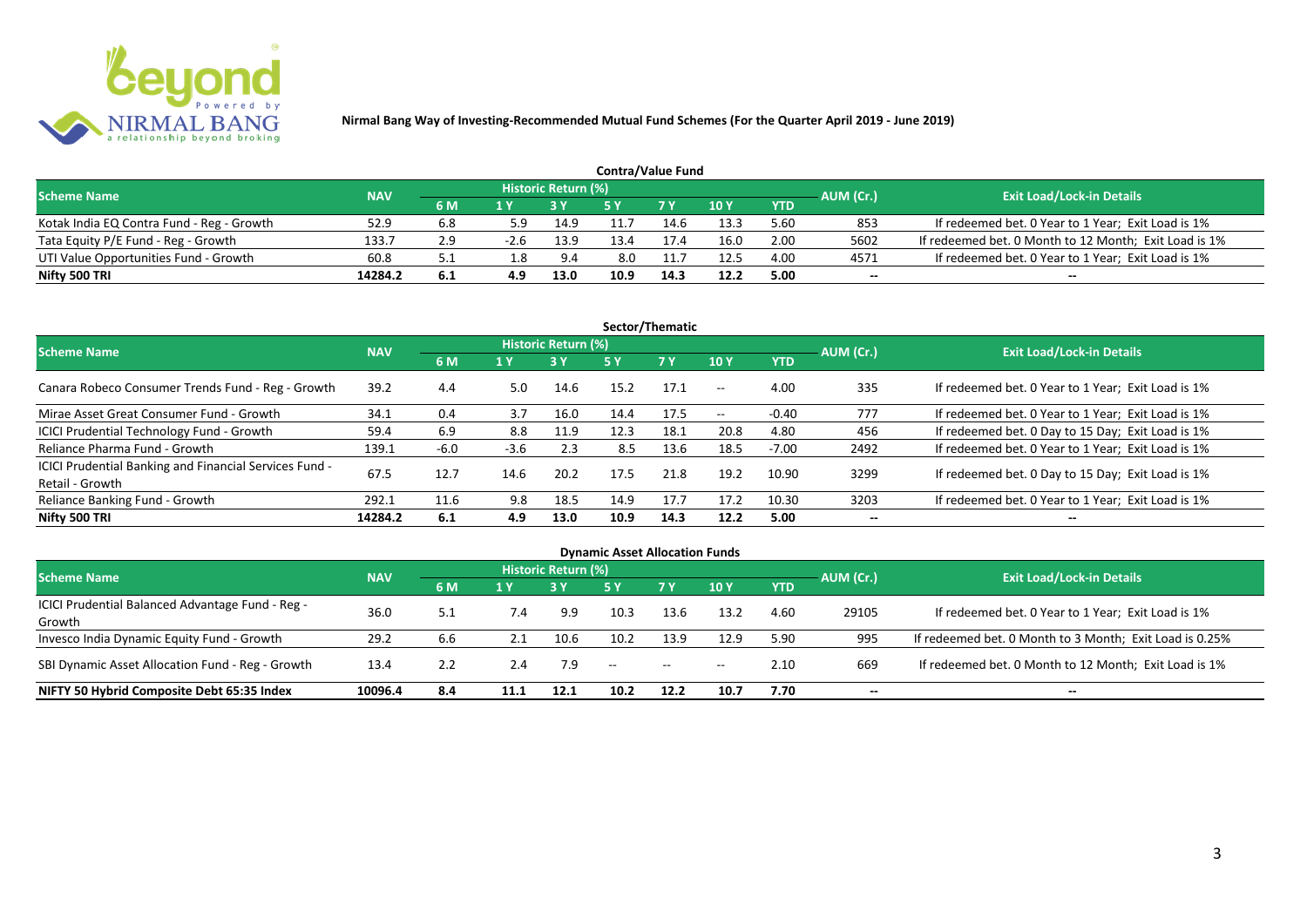

| <b>Hybrid Aggressive</b>                        |            |     |        |                     |       |       |            |            |                          |                                                       |  |  |  |
|-------------------------------------------------|------------|-----|--------|---------------------|-------|-------|------------|------------|--------------------------|-------------------------------------------------------|--|--|--|
| <b>Scheme Name</b>                              | <b>NAV</b> |     |        | Historic Return (%) |       |       |            |            | AUM (Cr.)                | <b>Exit Load/Lock-in Details</b>                      |  |  |  |
|                                                 |            | 6 M | 1 Y    |                     | 5 Y   | 7 Y   | <b>10Y</b> | <b>YTD</b> |                          |                                                       |  |  |  |
| HDFC Hybrid Equity Fund - Growth                | 54.5       | 6.8 | 7.3    | 9.5                 | כ.    |       | 11.6       | 6.10       | 22665                    | If redeemed bet. 0 Year to 1 Year; Exit Load is 1%    |  |  |  |
| ICICI Prudential Equity & Debt Fund - Growth    | 135.8      | 6.7 | 8.6    | 12.5                |       | 16.0  | 15.2       | 6.00       | 26036                    | If redeemed bet. 0 Year to 1 Year; Exit Load is 1%    |  |  |  |
| Mirae Asset Hybrid - Equity Fund - Reg - Growth | 15.0       | 7.4 | 10.5   | 13.1                | $- -$ | $- -$ | $- -$      | 6.90       | 2038                     | If redeemed bet. 0 Year to 1 Year; Exit Load is 1%    |  |  |  |
| Reliance Equity Hybrid Fund - Growth            | 54.1       | 3.0 | $-0.4$ | 9.2                 | 10.5  | 13.8  | 13.1       | 2.40       | 11257                    | If redeemed bet. 0 Month to 12 Month; Exit Load is 1% |  |  |  |
| Canara Robeco Equity Hybrid Fund - Growth       | 160.3      | 7.3 | 8.4    | 12.0                |       | 14.2  | 13.9       | 6.50       | 2242                     | If redeemed bet. 0 Year to 1 Year; Exit Load is 1%    |  |  |  |
| NIFTY 50 Hybrid Composite Debt 65:35 Index      | 10096.4    | 8.4 | 11.1   | 12.1                | 10.2  | 12.2  | 10.7       | 7.70       | $\overline{\phantom{a}}$ |                                                       |  |  |  |
|                                                 |            |     |        |                     |       |       |            |            |                          |                                                       |  |  |  |

| <b>Arbitrage Fund</b>                      |            |      |                |                            |     |     |     |            |           |                                                         |  |  |  |
|--------------------------------------------|------------|------|----------------|----------------------------|-----|-----|-----|------------|-----------|---------------------------------------------------------|--|--|--|
| <b>Scheme Name</b>                         | <b>NAV</b> |      |                | <b>Historic Return (%)</b> |     |     |     |            | AUM (Cr.) | <b>Exit Load/Lock-in Details</b>                        |  |  |  |
|                                            |            | 1 M. |                | 6 M                        |     | 2V  |     | <b>YTD</b> |           |                                                         |  |  |  |
| IDFC Arbitrage Fund - Reg - Growth         | 23.7       | 6.5  |                | 6.5                        | 6.6 |     | 6.2 | 6.80       | 4643      | If redeemed bet. 0 Month to 1 Month; Exit Load is 0.25% |  |  |  |
| Kotak Equity Arbitrage Fund - Reg - Growth | 26.8       | 5.b  | $^{\prime}$ .4 | 6.3                        | b.5 | 6.4 | 6.3 | 6.50       | 13360     | If redeemed bet. 0 Day to 30 Day; Exit Load is 0.25%    |  |  |  |
| Reliance Arbitrage Fund - Growth           | 19.2       | 6. I |                | 6.5                        | b.5 |     | 6.4 | 6.70       | 8535      | If redeemed bet. 0 Month to 1 Month; Exit Load is 0.25% |  |  |  |

|                                          |            |     |     |                     |       | <b>Equity Saver</b>      |                          |            |           |                                                       |
|------------------------------------------|------------|-----|-----|---------------------|-------|--------------------------|--------------------------|------------|-----------|-------------------------------------------------------|
| <b>Scheme Name</b>                       | <b>NAV</b> |     |     | Historic Return (%) |       |                          |                          |            | AUM (Cr.) | <b>Exit Load/Lock-in Details</b>                      |
|                                          |            | 6 M | 1 V |                     |       | <b>7Y</b>                | 10Y                      | <b>YTD</b> |           |                                                       |
| Axis Equity Saver Fund - Reg - Growth    | 12.9       | 4.9 | 6.3 | 8.2                 | $- -$ | $\sim$                   | $\overline{\phantom{a}}$ | 4.30       | 769       | If redeemed bet. 0 Month to 12 Month; Exit Load is 1% |
| HDFC Equity Savings Fund - Growth        | 37.2       |     | 6.8 | 10.4                | 8.5   |                          | 9.8                      | 4.80       | 5614      | If redeemed bet. 0 Year to 1 Year; Exit Load is 1%    |
| Kotak Equity Savings Fund - Reg - Growth | 14.3       | 3.9 | 6.0 | 8.4                 | $-$   | $\overline{\phantom{a}}$ | $- -$                    | 3.50       | 2158      | If redeemed bet. 0 Year to 1 Year; Exit Load is 1%    |
| CRISIL Hybrid 50+50 - Moderate Index*    | $- -$      | --  | $-$ | $- -$               | --    | --                       | $- -$                    | $- -$      | $-$       | $- -$                                                 |

| <b>Liquid Funds</b>                            |            |     |     |                            |            |      |            |                 |           |                                  |  |  |  |  |
|------------------------------------------------|------------|-----|-----|----------------------------|------------|------|------------|-----------------|-----------|----------------------------------|--|--|--|--|
| Scheme Name                                    | <b>NAV</b> |     |     | <b>Historic Return (%)</b> |            |      | <b>YTM</b> | Avg             | AUM (Cr.) | <b>Exit Load/Lock-in Details</b> |  |  |  |  |
|                                                |            | 1W  | 2 W | 1 M                        | 3 M        | 71 Y |            | <b>Maturity</b> |           |                                  |  |  |  |  |
| Axis Liquid Fund - Growth                      | 2098.0     | 6.6 | 6.6 |                            | $\sqrt{4}$ | 7.5  | 6.8        | 0.10            | 32993     | Nil                              |  |  |  |  |
| Franklin India Liquid Fund - Super IP - Growth | 2833.2     | 6.2 | 6.4 | 7.0                        | 7.4        |      |            | 0.06            | 12783     | Nil                              |  |  |  |  |
| Kotak Liquid Scheme - Reg - Growth             | 3831.6     | 6.2 | 6.4 | 6.9                        | 7.1        | 7.4  | 6.8        | 0.10            | 31694     | Nil                              |  |  |  |  |
| Reliance Liquid Fund - Growth                  | 4613.5     | 6.9 | 6.9 | 7.3                        |            | 7.6  | 7.2        | 0.10            | 31841     | Nil                              |  |  |  |  |
| UTI Liquid Cash Plan - Reg - Growth            | 3098.9     | 6.7 | 6.8 |                            | 7.4        |      | 7.0        | 0.10            | 43477     | Nil                              |  |  |  |  |
| <b>CRISIL Liquid Fund Index</b>                | $- -$      | 6.1 | 6.3 | 7.2                        | $-$        | $-$  | $- -$      | $- -$           | $- -$     | $\sim$                           |  |  |  |  |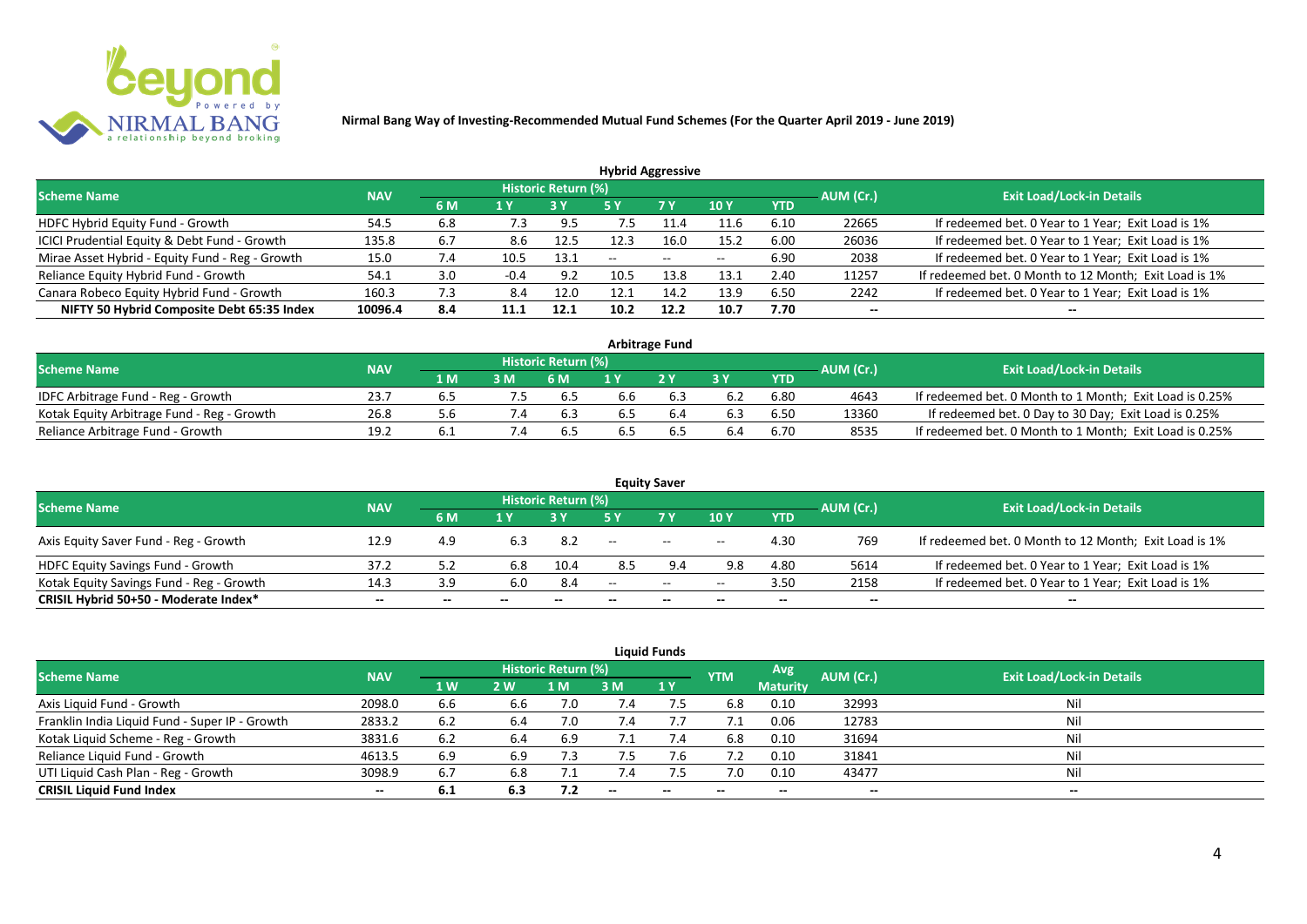

|                                                   |            |                |     |                            |                          | <b>Ultra Short Fund</b> |            |                          |           |                                  |
|---------------------------------------------------|------------|----------------|-----|----------------------------|--------------------------|-------------------------|------------|--------------------------|-----------|----------------------------------|
| <b>Scheme Name</b>                                | <b>NAV</b> |                |     | <b>Historic Return (%)</b> |                          |                         | <b>YTM</b> | Avg                      | AUM (Cr.) | <b>Exit Load/Lock-in Details</b> |
|                                                   |            | 1 <sub>M</sub> | 3 M | 6 M                        |                          | 3Y                      |            | <b>Maturity</b>          |           |                                  |
| Aditya Birla Sun Life Savings Fund - Reg - Growth | 375.9      | 8.7            | 8.7 | 8.8                        | 8.6                      | 7.9                     | 8.1        | 0.55                     | 15788     | Nil                              |
| HDFC Ultra Short Term Fund - Reg - Growth         | 10.6       | 7.8            | 8.0 | 8.3                        | $\overline{\phantom{a}}$ | $- -$                   | 7.3        | 0.41                     | 6196      | Nil                              |
| IDFC Ultra Short Term Fund - Reg - Growth         | 10.8       | 8.4            | 8.4 | 8.5                        | $\overline{\phantom{a}}$ | $- -$                   | 7.0        | 0.37                     | 2549      | Nil                              |
| Kotak Savings Fund - Reg - Growth                 | 30.5       | 8.2            | 7.9 | 8.3                        | 8.1                      | 7.4                     | 7.5        | 0.47                     | 13037     | Nil                              |
| SBI Magnum Ultra Short Duration Fund - Growth     | 4215.2     | 8.0            | 7.9 | 8.2                        | 8.3                      | 7.4                     | 7.4        | 0.49                     | 8691      | Nil                              |
| <b>NIFTY Ultra Short Duration Debt Index</b>      | 3851.2     | 8.5            | 8.2 | 8.3                        | 8.4                      | 7.6                     | $- -$      | $\overline{\phantom{a}}$ | --        | $- -$                            |

| <b>Money Market Fund</b>                                   |            |     |       |                     |     |     |            |                 |           |                                  |  |  |  |
|------------------------------------------------------------|------------|-----|-------|---------------------|-----|-----|------------|-----------------|-----------|----------------------------------|--|--|--|
| <b>Scheme Name</b>                                         | <b>NAV</b> |     |       | Historic Return (%) |     |     | <b>YTM</b> | Avg             | AUM (Cr.) | <b>Exit Load/Lock-in Details</b> |  |  |  |
|                                                            |            | 1 M | 3M    | 6 M                 | 1 Y | 3Y  |            | <b>Maturity</b> |           |                                  |  |  |  |
| Aditya Birla Sun Life Money Manager Fund - Reg -<br>Growth | 254.8      | 8.6 | 8.3   | 8.5                 | 8.5 | 7.5 | 7.2        | 0.59            | 11117     | Nil                              |  |  |  |
| ICICI Prudential Money Market Fund - Reg - Growth          | 263.3      | 8.4 | 8.1   | 8.3                 | 8.2 | 7.3 | 7.2        | 0.47            | 8992      | Nil                              |  |  |  |
| Reliance Money Market Fund - Growth                        | 2873.7     | 8.6 | 8.4   | 8.5                 | 8.5 | 7.4 | 7.1        | 0.46            | 3278      | Nil                              |  |  |  |
| UTI Money Market Fund - Reg - Growth                       | 2136.1     | 8.3 | 8.3   | 8.4                 | 8.4 | 7.4 | 7.2        | 0.47            | 7578      | Nil                              |  |  |  |
| <b>CRISIL Liquid Fund Index</b>                            | $- -$      | 7.2 | $- -$ |                     |     |     |            | --              | $- -$     | $- -$                            |  |  |  |

|                                                 |            |      |     |                            |     | <b>Short Term Fund</b> |            |                 |           |                                                      |
|-------------------------------------------------|------------|------|-----|----------------------------|-----|------------------------|------------|-----------------|-----------|------------------------------------------------------|
| <b>Scheme Name</b>                              | <b>NAV</b> |      |     | <b>Historic Return (%)</b> |     |                        | <b>YTM</b> | <b>Avg</b>      | AUM (Cr.) | <b>Exit Load/Lock-in Details</b>                     |
|                                                 |            | '1 M | 3M  | 6 M                        |     | $-3V$                  |            | <b>Maturity</b> |           |                                                      |
| Franklin India STIP - Growth                    | 4022.1     | 4.4  | 4.2 | -6.5                       | 8.8 | 8.8                    | 11.3       | 3.07            | 13368     | If redeemed bet. 0 Year to 1 Year; Exit Load is 0.5% |
| HDFC Short Term Debt Fund - Growth              | 21.0       | 12.9 |     | 9.2                        | 8.8 |                        | 7.9        | 2.08            | 7956      | Nil                                                  |
| IDFC Bond Fund - Short Term Plan - Reg - Growth | 38.7       | 12.1 | 8.6 | 9.8                        | 9.2 |                        |            | 1.99            | 7525      | Nil                                                  |
| Kotak Bond Short Term Plan - Reg - Growth       | 35.5       | 15.2 |     | 9.8                        | 8.9 |                        | 8.0        | 2.74            | 8993      | Nil                                                  |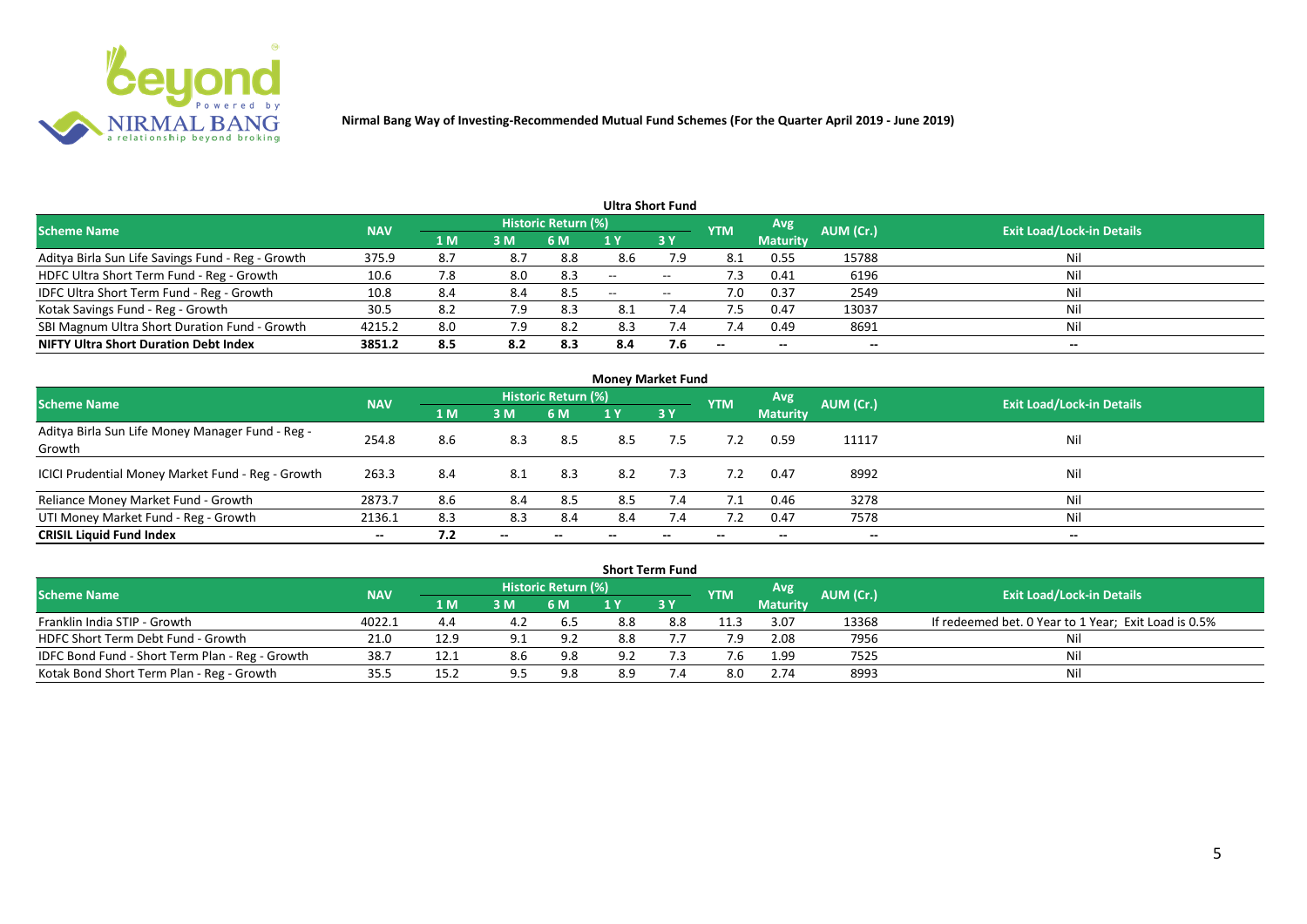

|                                              |            |          |         |                     |        | <b>Low Duration Fund</b> |            |                 |           |                                                                         |
|----------------------------------------------|------------|----------|---------|---------------------|--------|--------------------------|------------|-----------------|-----------|-------------------------------------------------------------------------|
| <b>Scheme Name</b>                           | <b>NAV</b> |          |         | Historic Return (%) |        |                          | <b>YTM</b> | Avg             | AUM (Cr.) | <b>Exit Load/Lock-in Details</b>                                        |
|                                              |            | 1 M      | 3M      | 6 M                 |        | 3Y                       |            | <b>Maturity</b> |           |                                                                         |
| DSP Low Duration Fund - Reg - Growth         | 13.6       | $-9.0$   | 0.3     | -4.5                | 6.2    | 6.8                      | 7.6        | 0.80            | 2601      | Nil                                                                     |
| Franklin India Low Duration Fund - Growth    | 21.9       | 2.9      | 4.9     | 7.4                 | 8.3    | 8.6                      | 10.9       | 1.09            | 6920      | If redeemed bet. 0 Months to 3 Months; Exit Load is 0.5%                |
| <b>IDFC Low Duration Fund - Reg - Growth</b> | 27.0       | 9.0      | 8.2     | 8.5                 | 8.3    | ∴6                       | 7.3        | 0.80            | 3571      | Nil                                                                     |
|                                              |            |          |         |                     |        |                          |            |                 |           | If redeemed bet. 0 Month to 3 Month; Exit Load is 3%, If redeemed       |
| UTI Treasury Advantage Fund - Reg - Growth   | 2322.9     | $-121.4$ | $-37.4$ | $-15.7$             | $-4.2$ | 3.4                      | 9.6        | 1.22            |           | 3048 bet. 3 Month to 6 Month; Exit Load is 2%, If redeemed bet. 6 Month |
|                                              |            |          |         |                     |        |                          |            |                 |           | to 1 Year; Exit Load is 1%                                              |
|                                              |            |          |         |                     |        |                          |            |                 |           |                                                                         |

| <b>Banking &amp; PSU Bond Funds</b>            |            |      |         |                     |      |      |            |                 |           |                                  |  |  |  |
|------------------------------------------------|------------|------|---------|---------------------|------|------|------------|-----------------|-----------|----------------------------------|--|--|--|
| <b>Scheme Name</b>                             | <b>NAV</b> |      |         | Historic Return (%) |      |      | <b>YTM</b> | Avg             | AUM (Cr.) | <b>Exit Load/Lock-in Details</b> |  |  |  |
|                                                |            | 1 M  | 3M      | 6 M                 |      | 73 Y |            | <b>Maturity</b> |           |                                  |  |  |  |
| HDFC Banking and PSU Debt Fund - Reg - Growth  | 15.3       | 13.8 | 9.6     | 9.9                 | 9.4  |      | 8.3        | 2.68            | 3123      | Nil                              |  |  |  |
| Kotak Banking and PSU Debt Fund - Reg - Growth | 43.4       | 20.7 | 12.5    | 11.2                | 10.1 | 8.1  |            | 4.61            | 1617      | Nil                              |  |  |  |
| UTI Banking & PSU Debt Fund - Reg - Growth     | 14.4       | 20.5 | $-14.0$ | $-7.8$              | 0.2  |      |            | 4.36            |           | Nil                              |  |  |  |

| <b>Corporate Bond Funds</b>                 |            |      |     |                            |      |     |            |                 |           |                                  |  |  |  |
|---------------------------------------------|------------|------|-----|----------------------------|------|-----|------------|-----------------|-----------|----------------------------------|--|--|--|
| <b>Scheme Name</b>                          | <b>NAV</b> |      |     | <b>Historic Return (%)</b> |      |     | <b>YTM</b> | Avg             | AUM (Cr.) | <b>Exit Load/Lock-in Details</b> |  |  |  |
|                                             |            | 1 M. | 3 M | 6 M                        |      | 3 Y |            | <b>Maturity</b> |           |                                  |  |  |  |
| Franklin India Corporate Debt Fund - Growth | 67.8       | 26.0 |     | 10.7                       | 10.4 | 9.0 | 10.1       | 4.43            | 870       | Nil                              |  |  |  |
| HDFC Corporate Bond Fund - Growth           | 21.3       | 18.0 |     |                            | 10.1 |     |            | 3.89            | 12321     | Nil                              |  |  |  |
| Kotak Corporate Bond Fund - Std - Growth    | 2519.9     | 10.9 | 9.4 | $\alpha$ .                 | 9.0  | 8.2 |            | 1.60            | 2037      | Nil                              |  |  |  |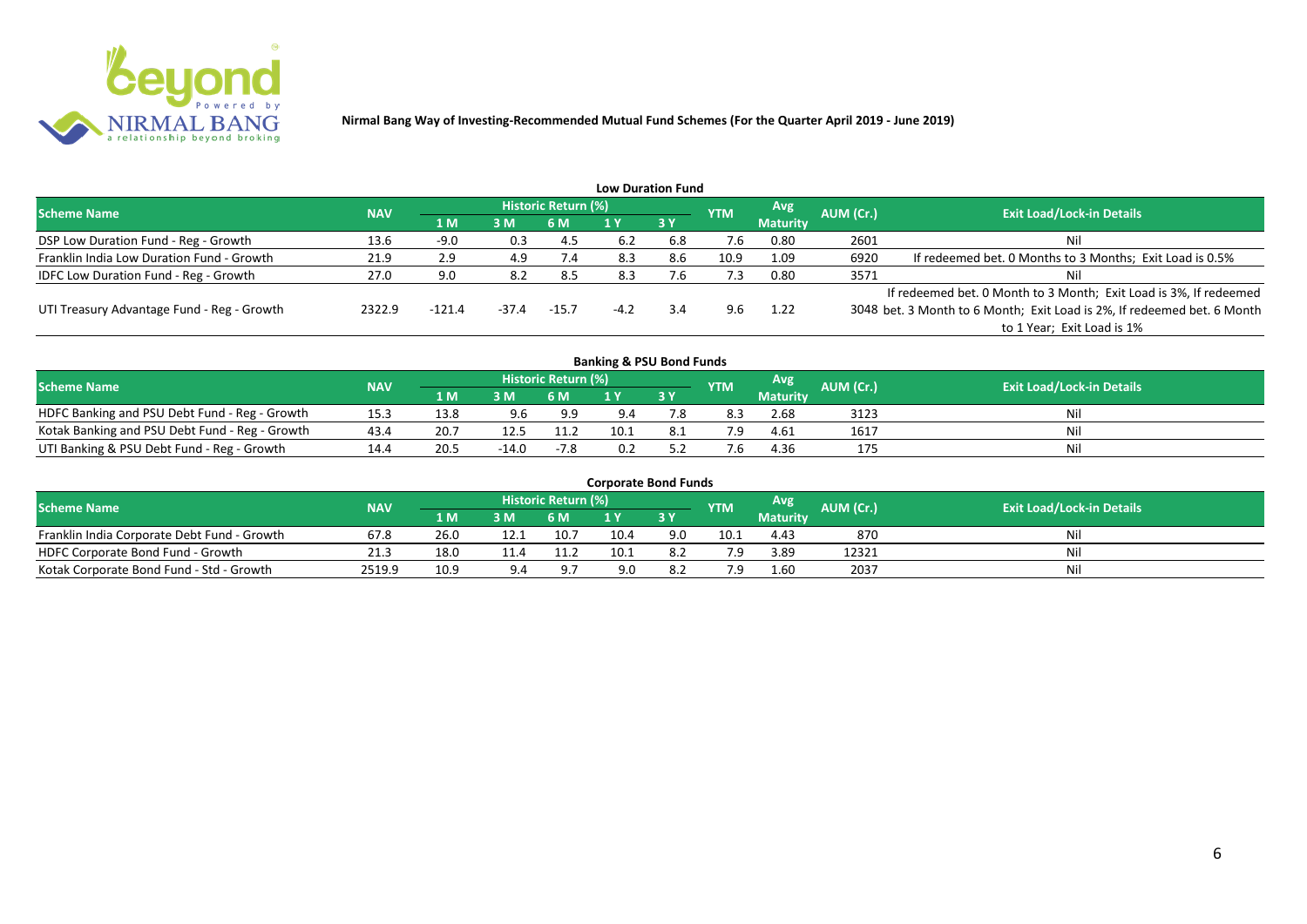

|                                           |            |        |        |                     |     | <b>Credit Risk Funds</b> |            |                 |           |                                                                       |
|-------------------------------------------|------------|--------|--------|---------------------|-----|--------------------------|------------|-----------------|-----------|-----------------------------------------------------------------------|
| <b>Scheme Name</b>                        | <b>NAV</b> |        |        | Historic Return (%) |     |                          | <b>YTM</b> | <b>Avg</b>      | AUM (Cr.) | <b>Exit Load/Lock-in Details</b>                                      |
|                                           |            | 1 M    | 3M     | 6 M                 |     | 3Y                       |            | <b>Maturity</b> |           |                                                                       |
|                                           |            |        |        |                     |     |                          |            |                 |           | If redeemed bet. 0 Month to 12 Month; Exit Load is 3%, If             |
| Franklin India Credit Risk Fund - Growth  | 19.5       | $-1.8$ | 1.0    | 4.6                 | 7.5 | 8.2                      | 11.1       | 3.41            |           | 7125 redeemed bet. 12 Month to 24 Month; Exit Load is 2%, If redeemed |
|                                           |            |        |        |                     |     |                          |            |                 |           | bet. 24 Month to 36 Month; Exit Load is 1%                            |
| HDFC Credit Risk Debt Fund - Reg - Growth | 15.5       | 11.6   | 8.4    | 8.0                 | 7.7 | 7.4                      | 9.8        | 2.50            | 15416     | If redeemed bet. 0 Month to 12 Month; Exit Load is 1%, If             |
|                                           |            |        |        |                     |     |                          |            |                 |           | redeemed bet. 12 Month to 18 Month; Exit Load is 0.5%                 |
| Reliance Credit Risk Fund - Growth        | 25.4       | 7.8    | $-4.4$ | 2.0                 | 4.6 | 6.5                      | 11.2       | 1.96            | 8534      | If redeemed bet. 0 Month to 12 Month; Exit Load is 1%                 |
|                                           |            |        |        |                     |     |                          |            |                 |           | If redeemed bet. 0 Month to 12 Month; Exit Load is 3%, If             |
| SBI Credit Risk Fund - Growth             | 30.0       | 12.8   | 3.5    | 6.1                 | 7.1 | 7.3                      | 12.1       | 2.11            | 5397      | redeemed bet. 12 Month to 24 Month; Exit Load is 1.5%, If             |
|                                           |            |        |        |                     |     |                          |            |                 |           | redeemed bet. 24 Month to 36 Month; Exit Load is 0.75%                |

| <b>Dynamic Bond Fund</b>                        |            |       |       |                          |      |           |            |                          |           |                                                         |  |  |  |  |
|-------------------------------------------------|------------|-------|-------|--------------------------|------|-----------|------------|--------------------------|-----------|---------------------------------------------------------|--|--|--|--|
| <b>Scheme Name</b>                              | <b>NAV</b> |       |       | Historic Return (%)      |      |           | <b>YTM</b> | Avg                      | AUM (Cr.) | <b>Exit Load/Lock-in Details</b>                        |  |  |  |  |
|                                                 |            | 1 M   | 3M    | 6 M                      |      | <b>3Y</b> |            | <b>Maturity</b>          |           |                                                         |  |  |  |  |
| Axis Dynamic Bond Fund - Growth                 | 19.5       | 29.7  | 15.8  | 11.2                     |      | 8.0       | 8.2        | 7.90                     | 135       | Νi                                                      |  |  |  |  |
| ICICI Prudential All Seasons Bond Fund - Growth | 23.7       | 20.9  | 13.1  | 10.0                     | Q 1  |           | 8.8        | 4.70                     | 2707      | If redeemed bet. 0 Month to 1 Month; Exit Load is 0.25% |  |  |  |  |
| IDFC D B F - Reg - Growth (Re-Launched)         | 23.1       | 35.8  | 17.5  |                          | 12.2 | 8.5       | 7.7        | 7.43                     | 1962      |                                                         |  |  |  |  |
| Kotak Dynamic Bond Fund - Reg - Growth          | 25.3       | 29.4  | 15.2  | 12.7                     | 12.2 | 9.2       | 8.3        | 6.02                     | 641       | Νi                                                      |  |  |  |  |
| CRISIL Corporate Bond Composite Index*          | $- -$      | $- -$ | $- -$ | $\overline{\phantom{m}}$ |      | $- -$     |            | $\overline{\phantom{a}}$ | $- -$     | $-$                                                     |  |  |  |  |

|                                                 |            |      |      |                     |      | <b>Gilt Funds</b> |            |                 |           |                                                     |
|-------------------------------------------------|------------|------|------|---------------------|------|-------------------|------------|-----------------|-----------|-----------------------------------------------------|
| <b>Scheme Name</b>                              | <b>NAV</b> |      |      | Historic Return (%) |      |                   | <b>YTM</b> | <b>Avg</b>      | AUM (Cr.) | <b>Exit Load/Lock-in Details</b>                    |
|                                                 |            | 2 M. | 3M   | <b>6M</b>           | 1 Y  | <b>3Y</b>         |            | <b>Maturity</b> |           |                                                     |
| IDFC G Sec Fund - Invt Plan - Reg - Growth (Re- | 23.3       | 40.2 | 22.6 |                     |      |                   |            | 7.99            | 372       |                                                     |
| launched)                                       |            |      |      | 14.4                | 14.9 | 9.4               |            |                 |           | Nil                                                 |
| Reliance Gilt Securities Fund - Growth          | 26.1       | 42.0 | 22.7 | 14.0                | 14.2 | 10.1              |            | 9.37            | 975       | If redeemed bet. 0 Day to 7 Day; Exit Load is 0.25% |
| UTI Gilt Fund - Growth                          | 42.9       | 44.6 | 22.7 | 13.4                | 12.1 |                   | 7.5        | 10.49           | 511       | Nil                                                 |